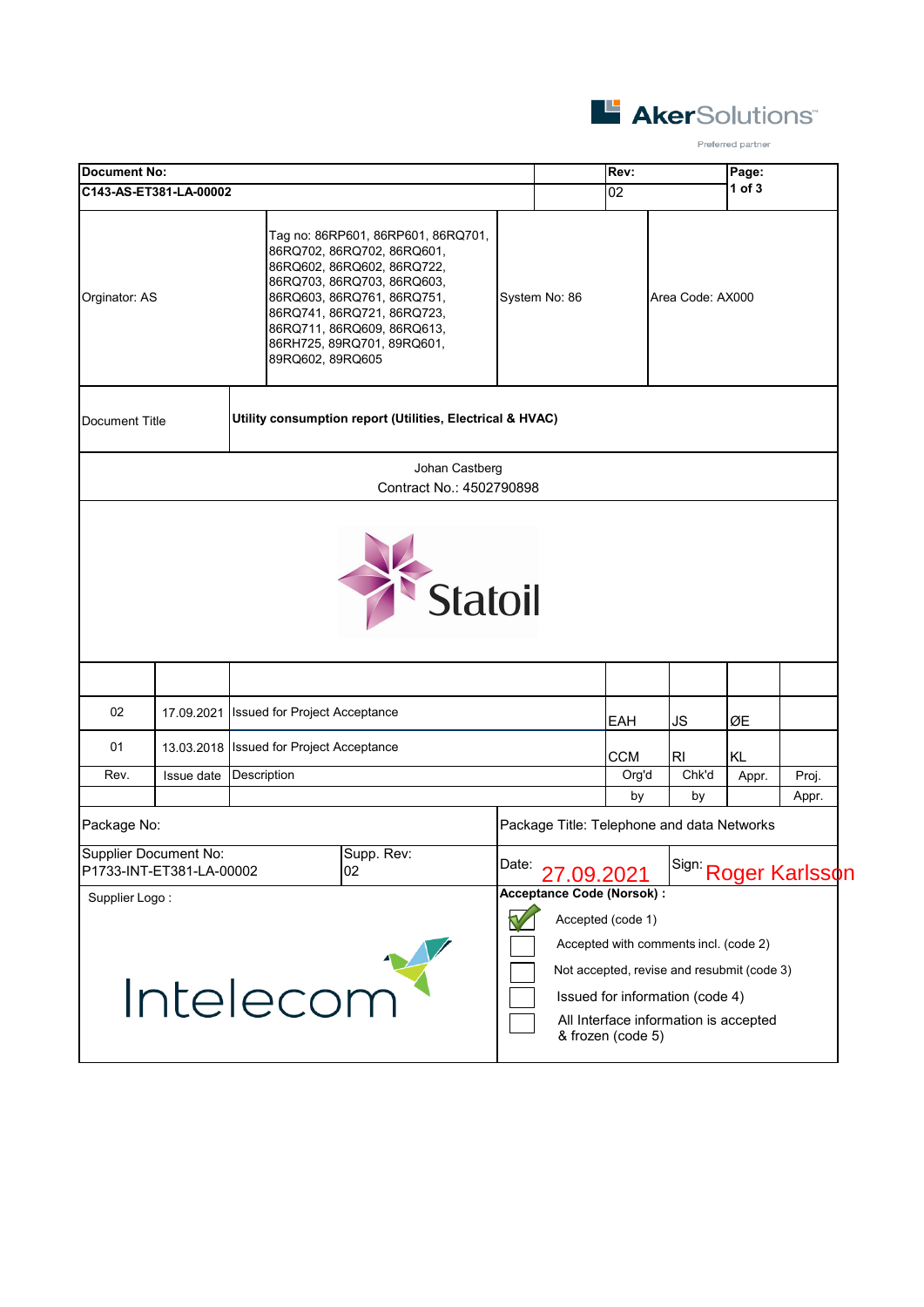| <b>Statoil</b><br><b>Aker</b> Solutions <sup>®</sup> | <b>Document no:</b><br>Rev no:<br>Date:<br><b>Package no:</b> | C143-AS-ET381-LA-00002<br>02<br>17.09.2021<br><b>ET381</b> |                               |                                                 |      |                                 | Intelecom                         |                                       |
|------------------------------------------------------|---------------------------------------------------------------|------------------------------------------------------------|-------------------------------|-------------------------------------------------|------|---------------------------------|-----------------------------------|---------------------------------------|
| <b>CONSUMPTION LIST - ELECTRICAL</b>                 |                                                               | <b>All power supplies</b>                                  |                               |                                                 |      | <b>Breakers</b>                 |                                   |                                       |
| Functional Location Tag no. Service description      |                                                               | <b>Nominal voltage</b><br>(V)                              | <b>Voltage type</b><br>note 2 | Rated nameplate   Nominal current<br>power (kW) | (A)  | Recommended<br>feeding fuse/MCB | <b>MCB</b> type<br><b>B/C/D/K</b> | <b>NOTE</b>                           |
| 86RP601                                              | Telephone exchange                                            | 230V                                                       |                               | 0,018                                           | 0,08 | 16 C                            |                                   | ONLY LIGHT AS CONSUMER FROM INTELECOM |
| 86RP601                                              | Telephone exchange                                            | -48VDC                                                     |                               | 0,37                                            | 7,71 | 20 C                            |                                   | <b>PABX</b>                           |
| 86RQ701                                              | Data equipment cabinet                                        | 230VAC                                                     |                               | 0,018                                           | 0,08 | 16 C                            |                                   | ONLY LIGHT AS CONSUMER FROM INTELECOM |
| 86RQ702                                              | Data equipment cabinet, core switch and router.               | 230VAC                                                     |                               | 0,018                                           | 0,08 | 16 C                            |                                   | ONLY LIGHT AS CONSUMER FROM INTELECOM |
| 86RQ702                                              | Data equipment cabinet, core switch and router.               | -48VDC                                                     |                               | $\Omega$                                        |      | 63 C                            |                                   | NO CONSUMERS FROM INTELECOM           |
| 86RQ601                                              | Data equipment cabinet                                        | 230VAC                                                     |                               | 0,018                                           | 0,08 | 16 C                            |                                   | ONLY LIGHT AS CONSUMER FROM INTELECOM |
| 86RQ602                                              | Data equipment cabinet, core switch and router.               | 230VAC                                                     |                               | 0,018                                           | 0,08 | 16 C                            |                                   | ONLY LIGHT AS CONSUMER FROM INTELECOM |
| 86RQ602                                              | Data equipment cabinet, core switch and router.               | -48VDC                                                     |                               | $\Omega$                                        | ∩    | $63$ C                          |                                   | NO CONSUMERS FROM INTELECOM           |
| 86RQ722                                              | Data equipment cabinet                                        | 230VAC                                                     |                               | 0,018                                           | 0,08 | 16 C                            |                                   | ONLY LIGHT AS CONSUMER FROM INTELECOM |
| 86RQ703                                              | Data distributor cabinet                                      | 230VAC                                                     |                               | 0,018                                           | 0,08 | 16 C                            |                                   | ONLY LIGHT AS CONSUMER FROM INTELECOM |
| 86RQ703                                              | Data distributor cabinet                                      | -48VDC                                                     |                               | $\Omega$                                        |      | 16 C                            |                                   | NO CONSUMERS FROM INTELECOM           |
| 86RQ603                                              | Data distributor cabinet                                      | 230VAC                                                     |                               | 0,018                                           | 0,08 | 16 C                            |                                   | ONLY LIGHT AS CONSUMER FROM INTELECOM |
| 86RQ603                                              | Data distributor cabinet                                      | -48VDC                                                     |                               | $\Omega$                                        |      | 16 C                            |                                   | NO CONSUMERS FROM INTELECOM           |
| 86RQ761                                              | Data distributor cabinet                                      | 230VAC                                                     |                               | 0,018                                           | 0,08 | 16 C                            |                                   | ONLY LIGHT AS CONSUMER FROM INTELECOM |
| 86RQ751                                              | Data distributor cabinet                                      | 230VAC                                                     |                               | 0,018                                           | 0,08 | 16 C                            |                                   | ONLY LIGHT AS CONSUMER FROM INTELECOM |
| 86RQ741                                              | Data distributor cabinet                                      | 230VAC                                                     |                               | 0,018                                           | 0,08 | 16 C                            |                                   | ONLY LIGHT AS CONSUMER FROM INTELECOM |
| 86RQ721                                              | Data distributor cabinet                                      | 230VAC                                                     |                               | 0,018                                           | 0,08 | 16 C                            |                                   | ONLY LIGHT AS CONSUMER FROM INTELECOM |
| 86RQ723                                              | Data distributor cabinet                                      | 230VAC                                                     |                               | 0,018                                           | 0,08 | 16 C                            |                                   | ONLY LIGHT AS CONSUMER FROM INTELECOM |
| 86RQ711                                              | Data distributor cabinet                                      | 230VAC                                                     |                               | 0,018                                           | 0,08 | 16 C                            |                                   | ONLY LIGHT AS CONSUMER FROM INTELECOM |
| 86RQ609                                              | Data distributor cabinet                                      | 230VAC                                                     |                               | 0,018                                           | 0,08 | 16 C                            |                                   | ONLY LIGHT AS CONSUMER FROM INTELECOM |
| 86RQ613                                              | Data distributor cabinet                                      | 230VAC                                                     |                               | 0,018                                           | 0,08 | 16C                             |                                   | ONLY LIGHT AS CONSUMER FROM INTELECOM |
| 86RH725                                              | Video conference system for ECC                               | 230VAC                                                     |                               | 0,018                                           | 0,08 | 16C                             |                                   | ONLY LIGHT AS CONSUMER FROM INTELECOM |
| 89RQ701                                              | Technical network cabinet incl TIU                            | 230VAC                                                     |                               | 0,19                                            | 0,83 | 16 C                            |                                   | TIU AND LIGHT                         |
| 89RQ601                                              | Fechnical network cabinet                                     | 230VAC                                                     |                               | 0,018                                           | 0,08 | 16 C                            |                                   | ONLY LIGHT AS CONSUMER FROM INTELECOM |
| 89RQ602                                              | Technical network cabinet incl TIU                            | 230VAC                                                     |                               | 0,206                                           | 0,9  | 16C                             |                                   | <b>TIU + TIU LIGHT AND LIGHT</b>      |
| 89RQ605                                              | Technical network cabinet                                     | 230VAC                                                     |                               | 0,018                                           | 0,08 | 16 C                            |                                   | ONLY LIGHT AS CONSUMER FROM INTELECOM |

Note 1: The utility consumption shall state the power consumption for each circuit/consumer powered from platform

Note 2: Normal power, emergency power, UPS. If no requirement from package, leave blank.